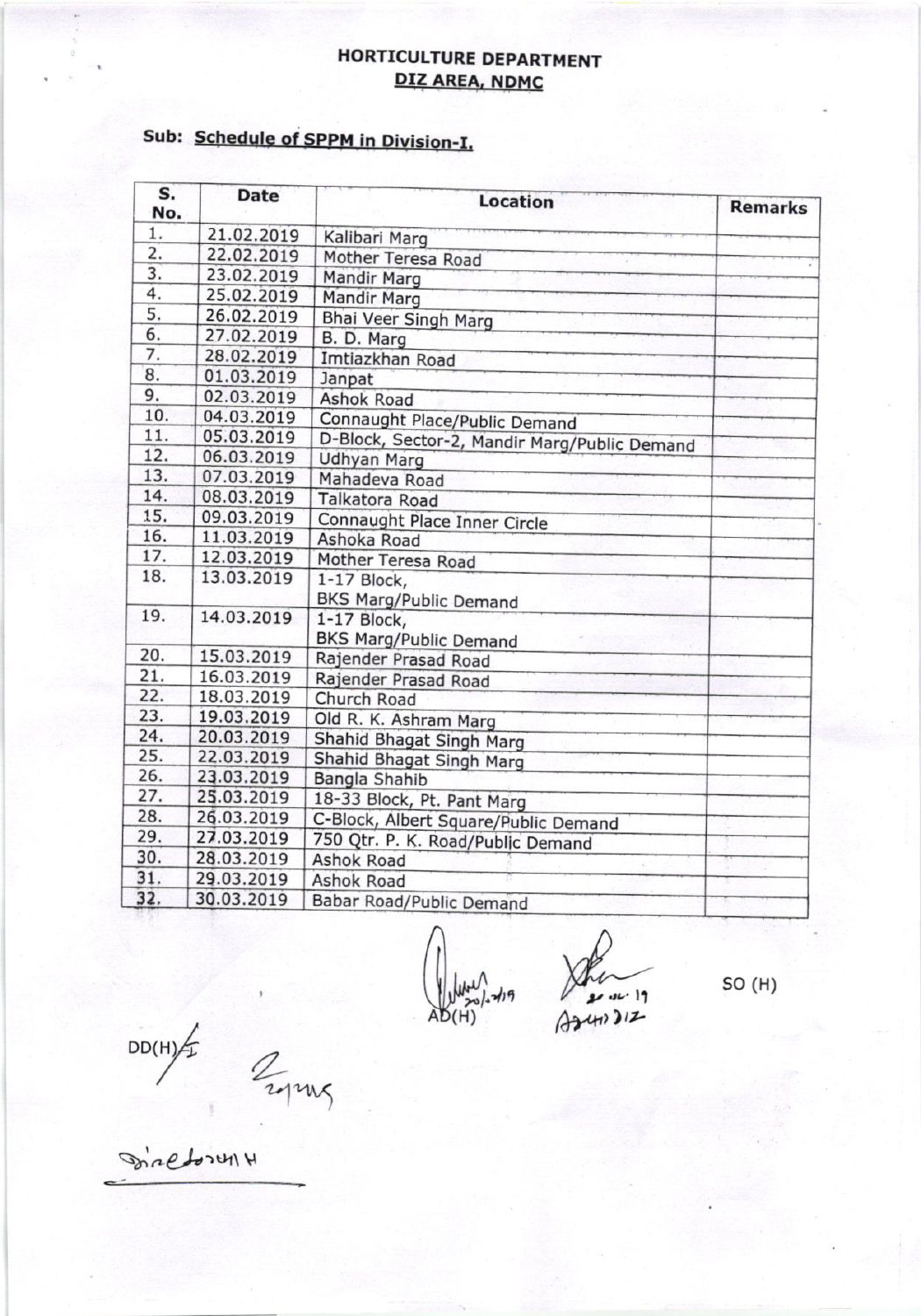Horti.  $2e^{j\pi}$ .

Sub: Tree Pouning Clan of SPPM Machine Division III LBZ.

| $\mathcal{C} \cdot \mathfrak{n}'$ | Dat                    | Location                      |
|-----------------------------------|------------------------|-------------------------------|
| $\mathbf{L}$                      | 21)2)19                | Prathivroj Road               |
| $\lambda$ .                       | 22) 2) 19              | South Avenue                  |
| $3$ .                             | 23/2)19                | Khushok Road                  |
| ۴.                                | 25/2/19                | Krishna Manon Morg            |
| 57                                | 16/2/9                 | K. Kamrej Mary                |
| $\mathcal{C}$                     | 27/2/19                | Sunshori Bogh Road            |
| 7.                                | 282)                   | K. Komrey Lane                |
| $\overline{8}$ -                  | 1 3 /9                 | Safetoryung Lone              |
| 9 -                               | $2 3 $ 19              | South Arine / Low             |
| o                                 | 5/3/19.                | Motilal Nahru Morg            |
| $\mathcal{V}$ .                   | $5/3/19$ -             | Janpath Road & Tres Januy Law |
| 12.                               | $7/3/19$ .             | Lees Janyary Road             |
| $ 3 -$                            | $8 3 $ 19.             | Tughlok Lam & Aurangzab Lam   |
| $14 -$                            | $9/3)$ <sup>1</sup> 9. | Kamal Ataturk morg            |
| $15 -$                            | $11/3/19$ .            | $Ray$ a ji $Mary$             |
| $16-$                             | $12/3/19$ .            | Tun musti marg                |
| 17 -                              | $13)319 -$             | Teen Murti Lane               |
| 18 -                              | $14/3119$ .            | Tem Murki Lane                |
| $19 -$                            | $15/3/19$ .            | Khushak Road                  |
| 20.                               | $16/3/19$ -            | Tyay raj Morg                 |
| $21-$                             | $183119$ .             | Prathiv ry Road               |
| $22-$                             | 9/3 19                 | Dr. APJ. Abdul Kalam Koad     |
| $23 -$                            | 2.319                  | Ryish Pilot mory              |
| 24.                               | 22)3)19                | Tughlok Road                  |
| $25 -$                            | 23)3/19                | Dara Shickha Morg             |